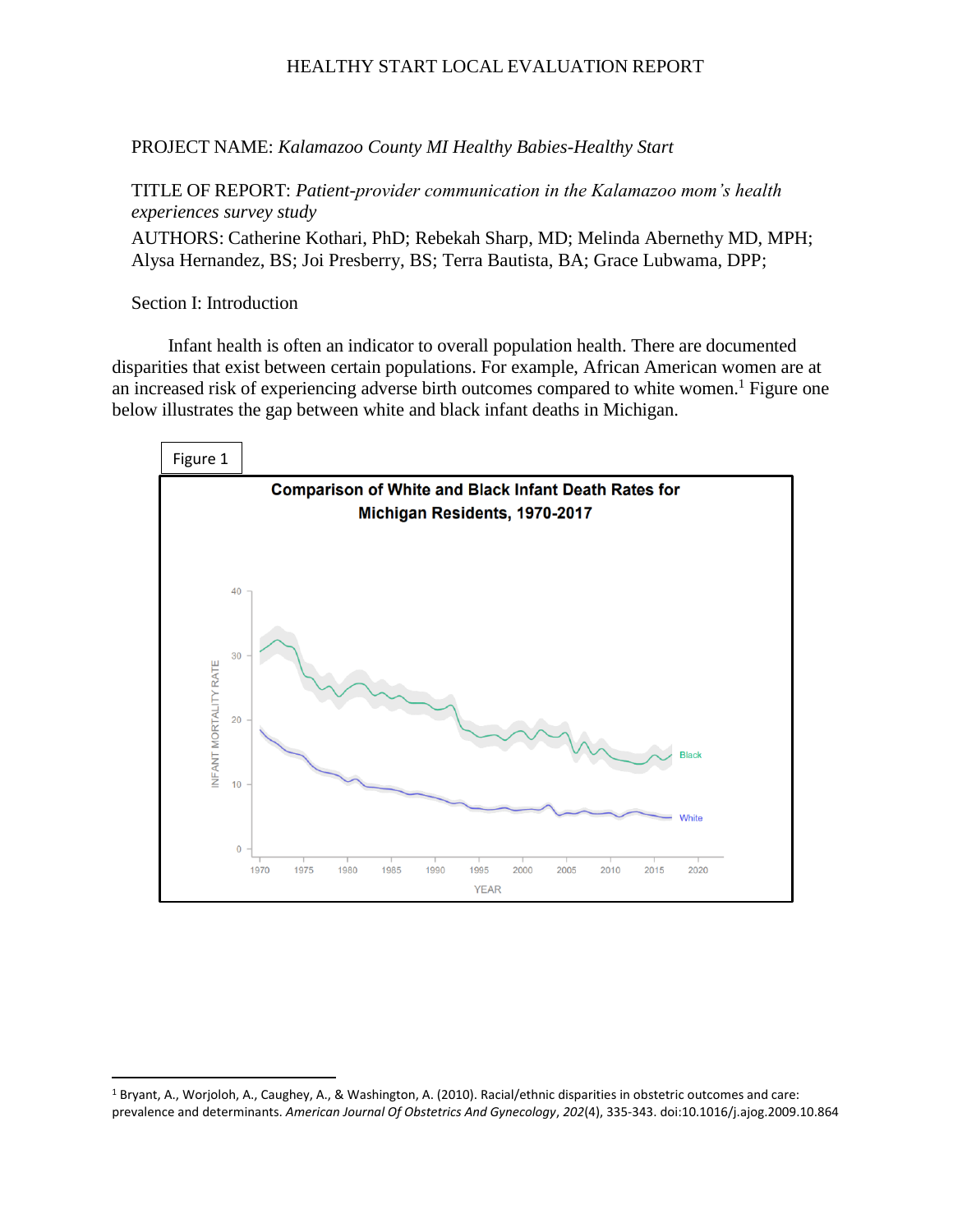The figure below compares U.S. Statistics to Kalamazoo statistics and display the health disparities that exsist by race. In Kalamazoo MI, Black infants die at rates 3.2 times higher than White infants. 2

| <b>Outcome</b>                        | U.S.              | <b>Kalamazoo</b>   |
|---------------------------------------|-------------------|--------------------|
| Birth rate                            | $62/1,000^{3,4}$  | $55.2/1,000^{3,4}$ |
| Infant<br>mortality rate              | $5.9/1,000^{3,4}$ | $5.5/1,000^{3,4}$  |
| <b>Black</b> infant<br>mortality rate | 11.2 <sup>5</sup> | 12.6 <sup>2</sup>  |
| White infant<br>mortality rate        | 4.9 <sup>5</sup>  | 3.9 <sup>2</sup>   |

Studies have examined several factors that can contribute to this grave disparity. Patientprovider communication and dismissive treatment is cited as a common experience that can influence these birth outcomes. In Kalamazoo County specifically, patient-provider miscommunication is described in Fetal Infant Mortality Review (FIMR) interviews with families. The purpose of this study was to evaluate post-partum patients' communication with their healthcare providers.

Section II: Process

#### *Methods*

 $\overline{\phantom{a}}$ 

*Design.* This was a prospective cross-sectional study utilizing thirty-minute telephone interviews 2-4 months after delivery and abstracted medical records. Postpartum mothers were recruited from of two Kalamazoo, MI hospitals between January and September of 2017.

<sup>3</sup> Martin JA, Hamilton BE, Osterman MJK. Births in the United States, 2017. *NCHS Data Brief No. 318.* US Department of Health and Human Services, Centers for Disease Control and Prevention. National Center for Health Statistics. August 2018. <sup>4</sup> Michigan Department of Community Health. *Birth Statistics by Race.* Accessed 12/29/2-18.

<sup>2</sup> Radford G, Myers L. *Michigan Infant Death Statistics; January 1 through December 31, 2016.* Michigan Department of Community Health, Division for Vital Records and Health Statistics. Lansing MI. March, 2018.

https://www.mdch.state.mi.us/osr/natality/RegionRatesObject.asp?Char=208&Row=MICOUNTYDET&Col=RACE&Stat=F&Avera ge=A&TableType=G&RowGroup=REGION&COLGROUP=RACE\_FIXED

<sup>5</sup> Ely DM, Driscoll AK, Mathews MS. Infant Mortality by Age at Death in the United States, 2016. *NCHS Data Brief No. 326.* US Department of Health and Human Services, Centers for Disease Control and Prevention. National Center for Health Statistics. November 2018.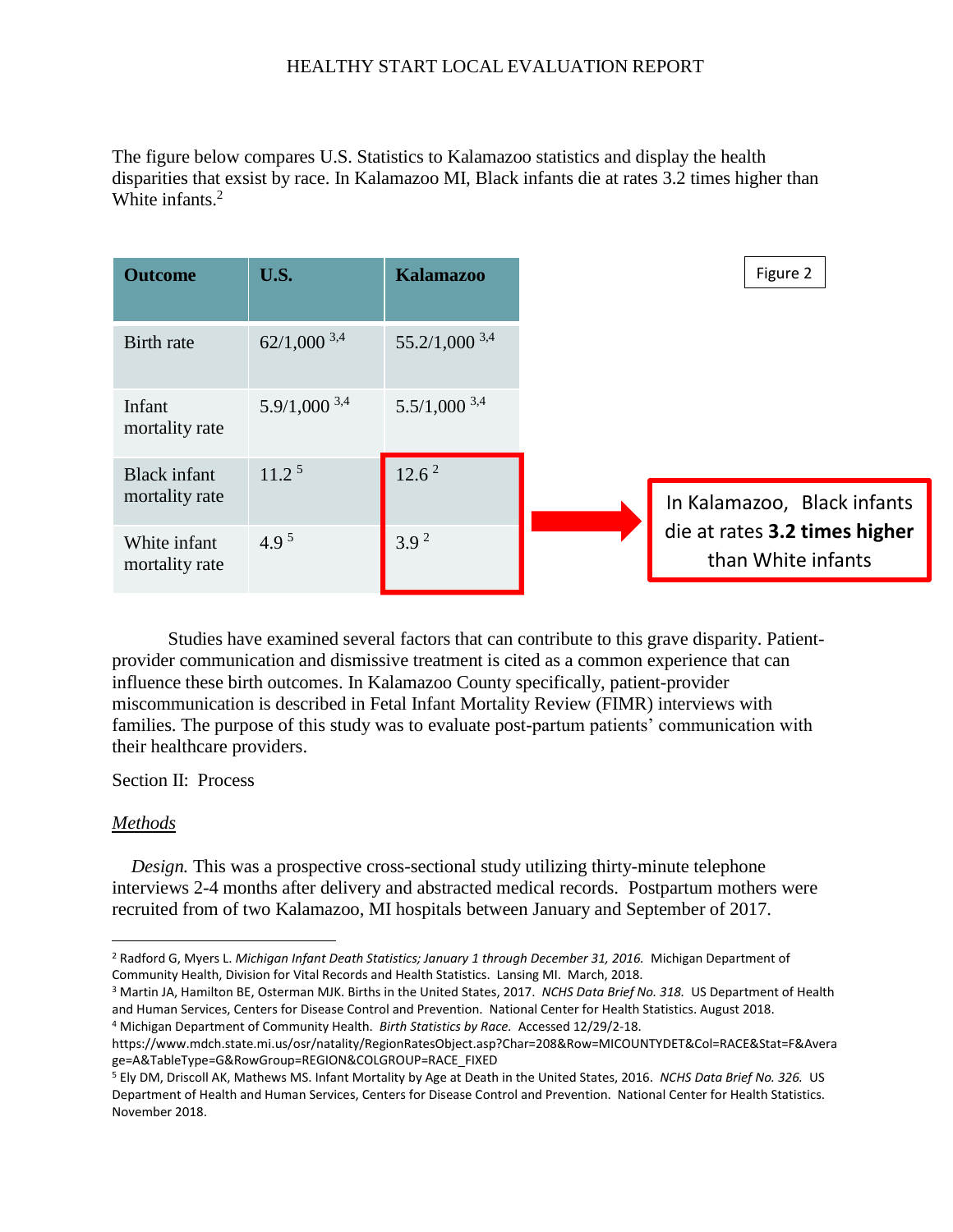*Sample* Figure 3, illustrates the recruitment process and results. In total, there were 471 eligible women. Of the 471 eligible women, 426 were approached however, 2 withdrew from study, 32 were never reached, and 22 declined the survey when they were reached. The final study sample was comprised of 244 women who represented a diverse demographic group, i.e. race, age, SES, etc. Additionally, the study population consisted of race distributions similar to county population.



*Measures*. Survey questions utilized validated measures of medical home, patient-provider communication, empowerment and respect. Pearson Chi Square analysis was completed using SPSS.

## Section III: Findings/Discussion

*Results.* Study participants were asked questions in regard to what they consider their "medical home". When asked, "Is there a particular doctor's office, health center, or other place that you usually go to if you are sick or need advice about your health?" 93% of the sample population responded yes, while 6.6% responded no. The 93% who responded yes were then asked, "Is there a particular doctor or other healthcare person that you consider your primary doctor (your main doctor)?" and 53.1% responded no, 46.9% responded yes. The figures below represent these findings.

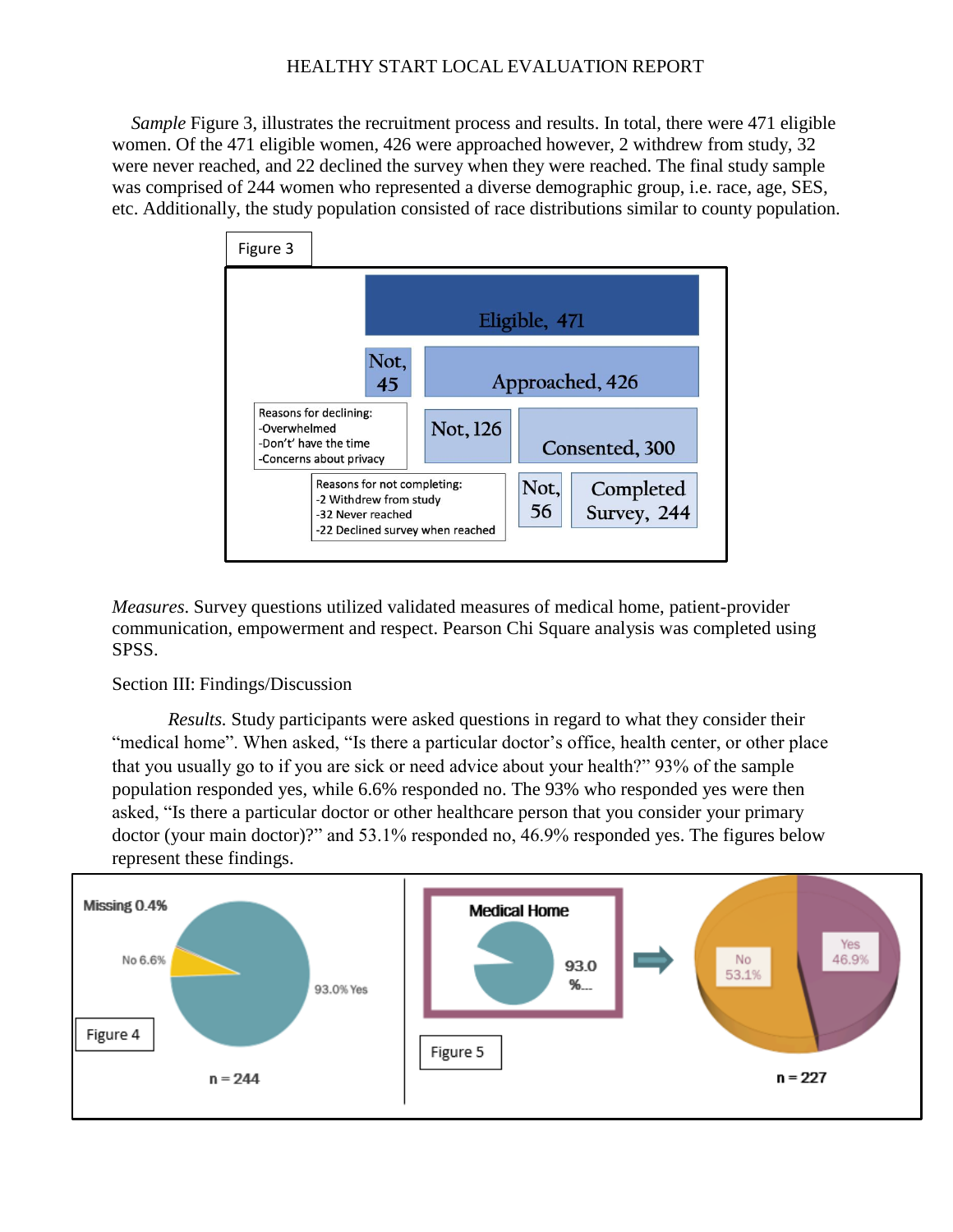Researchers then inquired about provider relationship, specifically the feeling of empowerment, communication and integration. In regard to empowerment, study participants were asked a series of questions, "How often do you feel; you can express negative feelings freely, you are allowed in the decision-making process, you have an active partnership with your provider, and your provider encourages you to make decisions?"



By race, more whites felt they could express negative feelings freely. The feeling that you can express negative feelings freely, and are allowed in the decision-making process was better for those who were privately insured. Feelings that you can express negative feelings freely, and have an active provider-partnership was better for those with a primary care physician that those within out one.

To examine patient provider communication, study participants were asked "How often do you feel; it is easy to understand your provider's instructions, plain language is used by your provider, your provider supports your point of view, and your provider and you work well together?"



By race, the feeling that plain language was used was better for people of color. When asked how often you feel your provider and you work well together, feelings were better for those who had private insurance. Feelings for all communication questions asked were better for participants that had a PCP than for those without.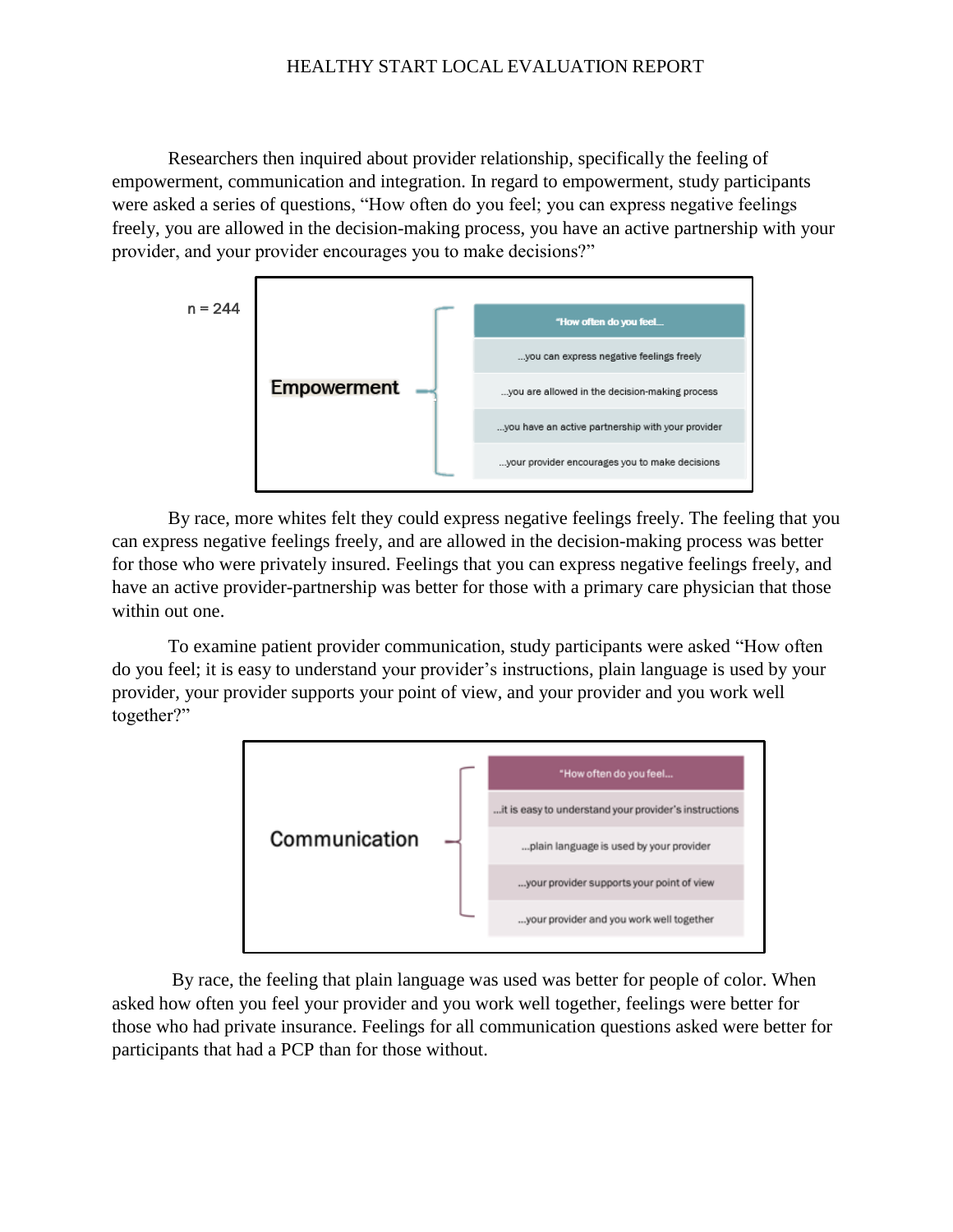In regard to examining integration, participants were asked, "How often do you feel; your provider respects your beliefs, customs, and the ways that you do things in your family, and your provider makes negative judgements because of ways that you are different from her/him?"



For race and insurance type, data did not show that feelings were better for a particular group. However, when asked, "How often do you feel your provider respects your beliefs, customs, and the ways that you do things in your family", results showed feelings were better for those who had a PCP compared to those without.

*Discussion.* Improving patient-provider communication can be an important tool to improve overall population health. The findings of this study are important in that they it examines specific areas, empowerment, communication, integration, needed to improve provider communication and patient health. Strengths of this study can be found in the sample size, participation, and demographics which were representative of Kalamazoo's overall demographics. This study utilized validated assessment tools as well as quality assurance measures.

Consideration however, must be given to the limitations of the study. In examining provider communication, researchers surveyed only one side of the communication line. The survey was conducted 2-4 months after patient's experience which my impact event recollection and participant response. Since the questions were targeted to certain factors, results may not be representative of participant's full clinical experience. Although validated tools were used, the chosen scales may not have measured the important aspects of provider communication.

More work and research that focuses on provider communication is needed. Patient expectations are widely cited as a predictor of patient satisfaction 6,7,8 which contributes to patient experience and health outcomes. Future research aiming to improve on continuity of care can address pertinent questions such as, "Does having a primary provider facilitate discussion of patient expectations, and Do patient expectations vary by race and income?"

 $\overline{\phantom{a}}$ 

<sup>6</sup> Ledford CJ, e. (2019). Influence of Provider Communication on Women's Delivery Expectations and Birth Experience Appraisal: A Qualitative Study. - PubMed - NCBI . Ncbi.nlm.nih.gov. Retrieved 26 March 2019, from https://www.ncbi.nlm.nih.gov/pubmed/27472789

<sup>7</sup> JO, S. (2019). Patient satisfaction: Implications and predictors of success. - PubMed - NCBI . Ncbi.nlm.nih.gov. Retrieved 26 March 2019, from https://www.ncbi.nlm.nih.gov/pubmed/23677370

<sup>8</sup> Sitzia, J., & Wood, N. (1997). Patient satisfaction: A review of issues and concepts. Social Science & Medicine, 45(12), 1829- 1843. doi:10.1016/s0277-9536(97)00128-7